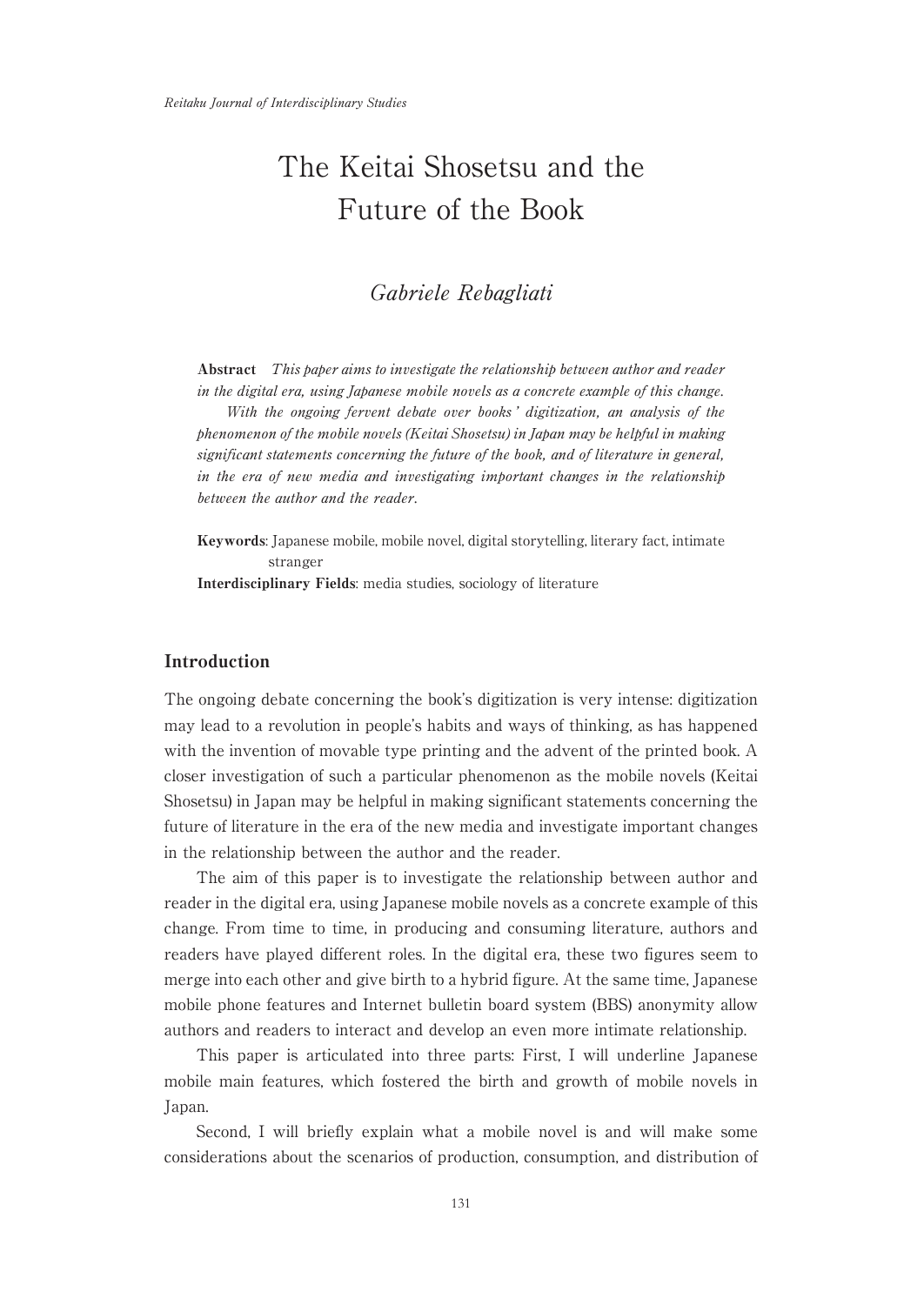#### RJIS [Vol. 23, 2015]

this kind of storytelling, which is both culturally and temporally specific.

Third, I will suggest a model to understand the relationship between authors and readers in the Japanese mobile novel, basing my observations on Tomita's Intimate Stranger Theory in computer-mediated communication.

#### Features of Japanese Mobile Technology

In Japan, mobile novels are read and spread through the mobile phone. In order to understand the dimension of this phenomenon, it is important to emphasize Japanese mobile features as well as the strong impact that society and consumers' needs have on technology. [1]

Based on the premise that Japan mobile phones are essentially tools strictly connected with the keyboard communication services, we can outline three main features: personalization, multifunctionality, and portability. [2]

Firstly, the Japanese mobile phone has been developed mainly as a personal medium, a fact that Matsuda calls "personalization." [3] New Japanese generations express themselves and communicate daily through the mobile phone which has become an (almost physical) extension of their body, a tool to find their position in space and time, and that orientates them in building and consolidating relationships. Furthermore, its mobility and the possibility to connect quickly to the Internet guarantee efficient and effective communication among young Japanese. [4, 5, 6]

Secondly, the feature of multifunctionality that characterizes Japanese mobile phones has yielded two important results: The first is the development of an easy way to access the Internet. [7] Japan has seen a rapid spread of sites created exclusively for mobile phones. This phenomenon is linked to the campaign by Japanese telephone companies allowing their customers to surf the Internet using mobile phones at competitive prices compared to connecting through a computer. In 1999, the introduction of the i-Mode system allowed the first mobile Internet connection in Japan. Connection fees were significantly reduced with the normalization of prices in 2003, when it became possible to connect to the Internet at a fixed price. This created an accessible virtual environment in which to seek refuge, and write at any time and in any place.

The second result is the spread of a culture of email<sup>1</sup> that has become the predominant way of communication among young people. Proceeding from the mobile pager technology of the early 1990s, email technology consolidated this type of mediated communication and its standardization of how and when to use it. [8]

Thirdly, portability is a key factor in Japan, where the use of mobiles in public places is limited by strong social restrictions: talking on the phone in front of other

<sup>1</sup> In Japan, since 1999, thanks to the introduction of i-Mode, it has been possible to check emails directly from mobile devices far before from what happened in Europe, where mobile communication was mainly based on the exchange of short message texts (SMS).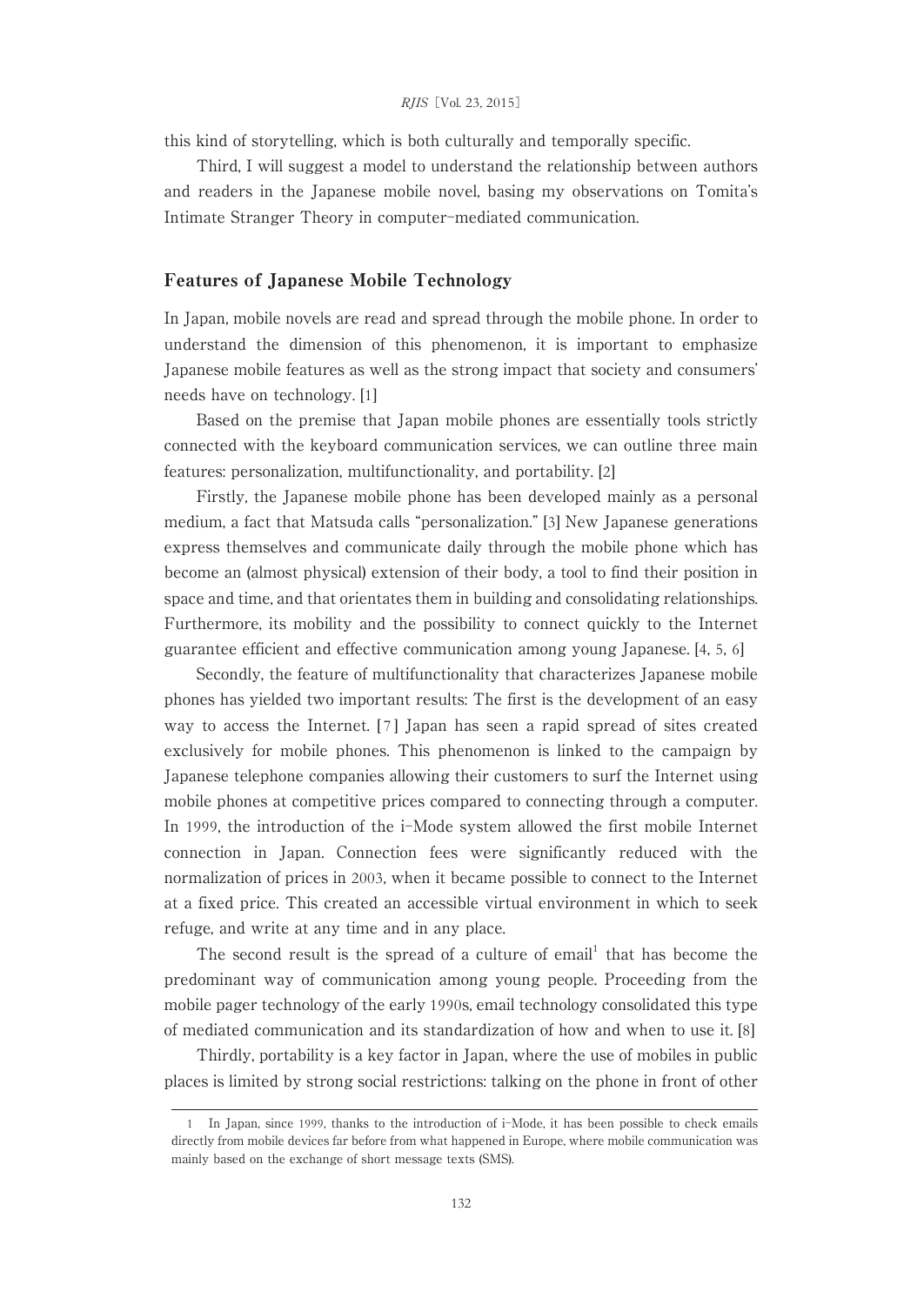people is impolite and thus avoided in order not to disturb them. [9] During the long train commuting time to and from work or school, mobile phone use is, therefore, limited to Internet services and related to the consolidation of a strong reading and writing habit via mobile phone. [10]

Keeping in mind that mobile novels are the products of technological and social issues merging together, all the three characteristics of the Japanese mobile mentioned above have contributed significantly to the emergence of the mobile novel culture.

## The Keitai Shosetsu

The Japanese word to indicate a mobile novel is *Keitai Shosetsu*, meaning literally "portable" (keitai) "novel" (shosetsu).

The mobile novel phenomenon originated in Japan over ten years ago, first started by a young writer by the pen name of Yoshi who launched the first ever mobile phone novel in 2000. Deep Love was then published, made into a movie and a television drama, and ultimately transformed into a whole franchise. In the beginning, there was no website on which his cell phone novel could be read; instead, Yoshi sent out his piecemeal chapters to readers via email and MMS. Yoshi later created the first mobile novel website through a small investment, providing unprecedented access to his content on mobile phones all across Japan. Using various campaigns such as promotion leaflets handed out on the streets, Yoshi targeted high school students and created a huge reader base.

Since its beginnings, the Keitai Shosetsu was a new literary form mostly addressed to Japanese high school girls. Even to this day it keeps this characteristic. Stories are published in the form of episodes, which are uploaded on special websites that readers can access for free through their mobile phones. Anyone registered on the site has the opportunity, not only to read the published stories, but also to leave comments and circulate the stories among her friends by means of her mobile phone. The reader/user may become an author herself.

Just as the distance (and the distinction) between author and reader is blurred, the author's and the reader's roles in the Japanese mobile novel now merge together, marking a neat difference with the encrypted relation that characterized the printed book era. Mobile novels become an example of collaborative, choral work narration, wherein the author takes suggestions from the readers' posted opinions to further develop her story.

Surprisingly, mobile phone novels have made the recovery of book publishing, which has been on the decline in recent years, possible: the most successful mobile stories are, in fact, published in the form of the printed book. In 2007, in many bookstores' Top Ten Charts, five of them were originally mobile novels. [11]

However, a closer look at the printed version of mobile phone novels features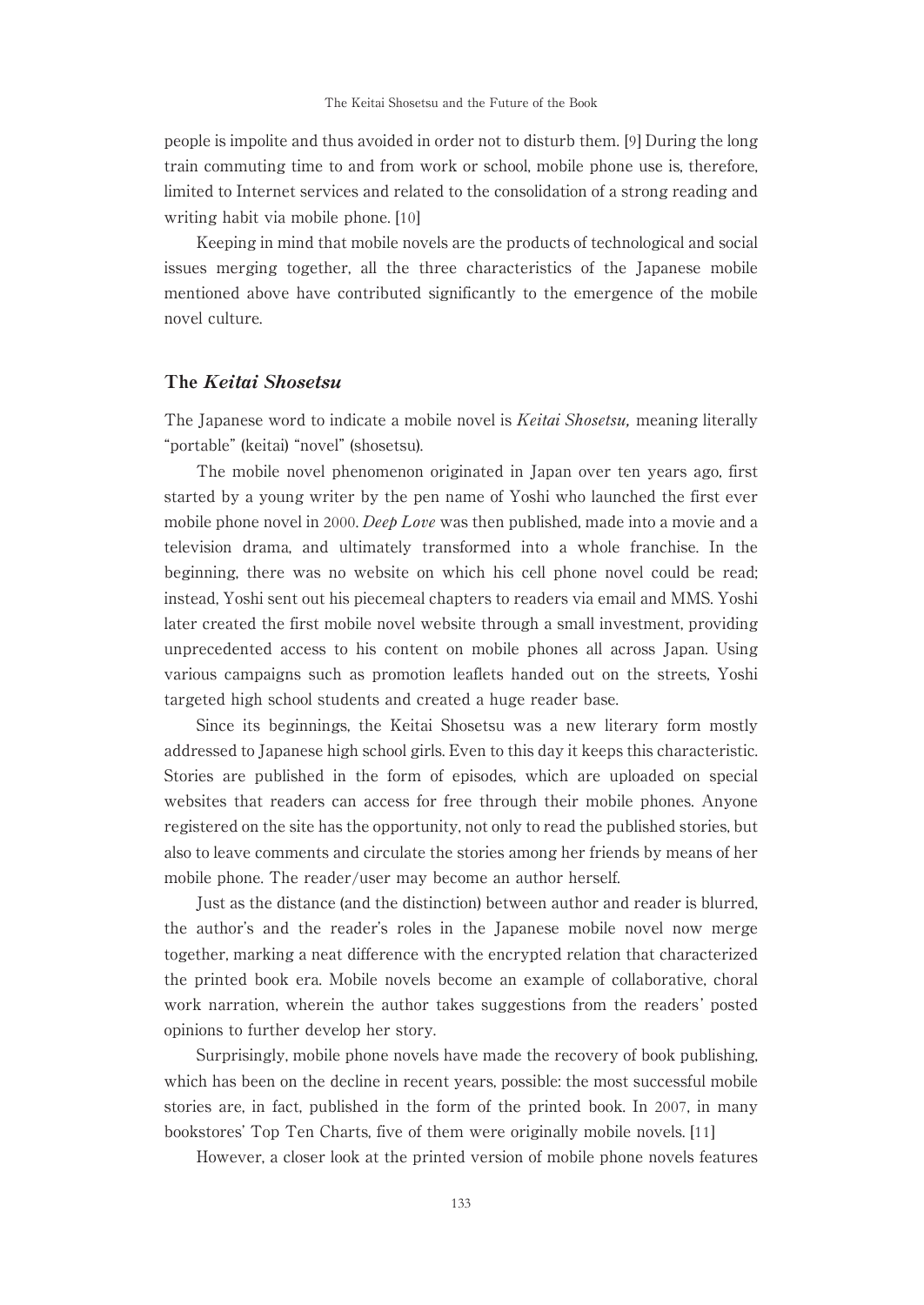will reveal that just very little of the classic printed book is left.

Characters are printed horizontally and not vertically as in traditional Japanese novels.

Flipping through the pages, we find a new type of layout embodying the screen frame of the phone on which originally the stories were written. The characters printed on the page are few and sometimes unusual (borrowed from text message typography); empty spaces on the page are dominant and resemble the blank ones in *shojo mangas*,<sup>2</sup> used to convey hidden emotions.

The time frame for the creation and consumption of a mobile novel is very different from traditional novels as well. Mobile novels are generally written by high school girls during their long trip from home to school and vice versa. Stories can instantly be uploaded on the Internet and shared simultaneously with other users of the site.

Moreover, thanks to mobile novels, we have a concrete example of what we mean when we refer to a "subculture" in Japan and of how young people create social and digital links with a new medium, using it to express themselves and the group they belong to.

The mobile novels phenomenon allows, therefore, the highlighting of some important and altogether possible changes that literature will undergo with the advent of new media and which are already visible in the fruition, the production, and the distribution of a digital book.

A new type of fruition is born since the access to the literary product happens through a medium connected to the Internet. The implications of this shift from the physical book to its digital counterpart are remarkable in terms of the interactivity between the user and the product, the user and the author, and the product and the medium it is published in. Digital literature itself is now "published" in a highly interactive and intertextual context, which necessarily questions authors' authority over their own work.

As for the production of a mobile novel, it is important to remark that the writer is not necessarily a "professional" author. Anyone who owns a mobile phone can promote himself/herself and his/her work, making use of the free self-publishing services provided by social media and thereby avoiding the exorbitant costs (and delays and production considerations) imposed by the traditional publishing system.

Important changes are visible in the distribution since the success of a novel depends on social media users and the number of views. Once the chain of publishing house distribution is broken, the users themselves will advertise their work through the network of their contacts and social media.

<sup>2</sup> Manga marketed to a female audience roughly between the ages of 10 and 18.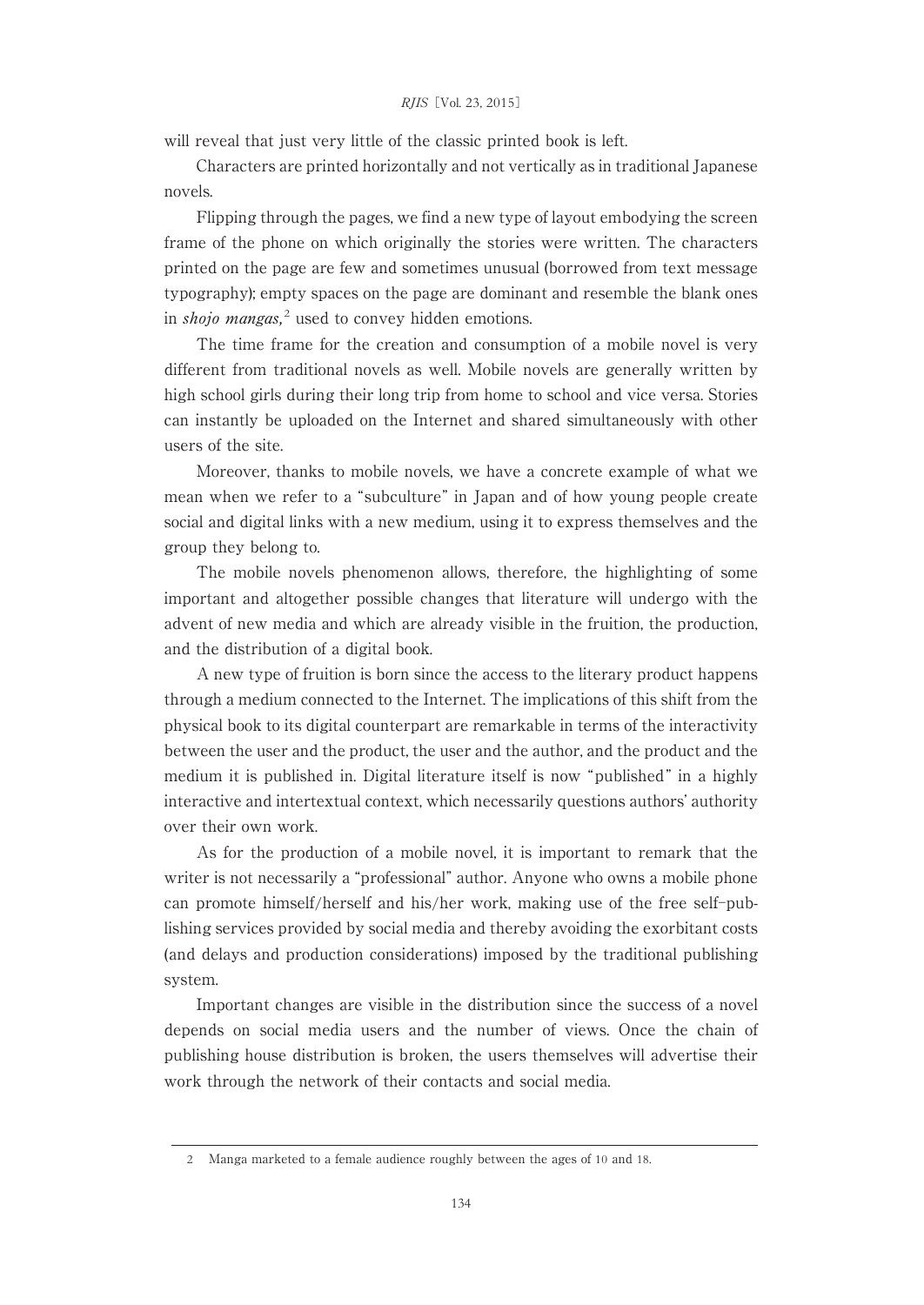## The Author and the Reader in the Japanese Mobile Novel

The sociology of literature is concerned with examining the relationship between author and reader in different eras. In the field of literary criticism, the main source of interest was the text. In sociology of literature, the focus of interest shifts to all actors involved in the production and fruition of the work. The French scholar Escarpit [12] renamed the new field of investigation "literary fact." "Literary fact" means, not only the text but also the author, the reader, and the relationships that bind these actors together. In this paper, I refer to the Japanese mobile novel as a literary fact: in fact, for the understanding of this phenomenon, the interactivity of online bulletin boards and the "new" relationship that exists between author and the reader thus supported by this interactivity should be considered as essential elements of my analysis.

Let us start by examining how the relationship between writer and reader has changed over time.

As a first distinction between the epochs that have characterized the literature up to the present day, we have the following terms: orality, literacy, and digital age.

In his research, Ong [13] defines "orality" as an era without written words. Since the actual, physical book with its linear and rational order did not exist yet, storytelling was mediated by the storyteller's voice, articulated in rhythmical and redundant patterns. In trying to reconstruct the era of orality, Ong stresses that, since the " text " produced in a storytelling session was a single oral act, it disappeared once it was uttered.

At that time, the audience necessarily had to share the same space of the producers of the text. With the advent of writing, however, this space disappeared. Of course, the transition between orality and writing occurred gradually: for instance, there was a first transition wherein producers of the written text recited it in front of an audience of listeners (future readers).

In old times, the author belonged to the upper class and his work was devoted to the elevation of those in power; later, in the Middle Ages, although the author did not necessarily belong to the ruling class anymore, he could pursue his work thanks to his patrons. However, with the advent of the printing press and the book, and the emergence of a widespread distribution of the culture, the figure of the author became dominant. By writing, the physical space shared by the author and the reader at the moment of fruition of the text disappeared; at the same time, the author took a progressive distancing from his work. In fact, this came into play for the interests of publishers who were concerned with the distribution of the work (the printed book) and the building of a business around it (bookstores, libraries, etc.). [14]

Currently, with the advent of the digitization of books, the publishing sector is experiencing considerable downsizing. However it is too early to predict how the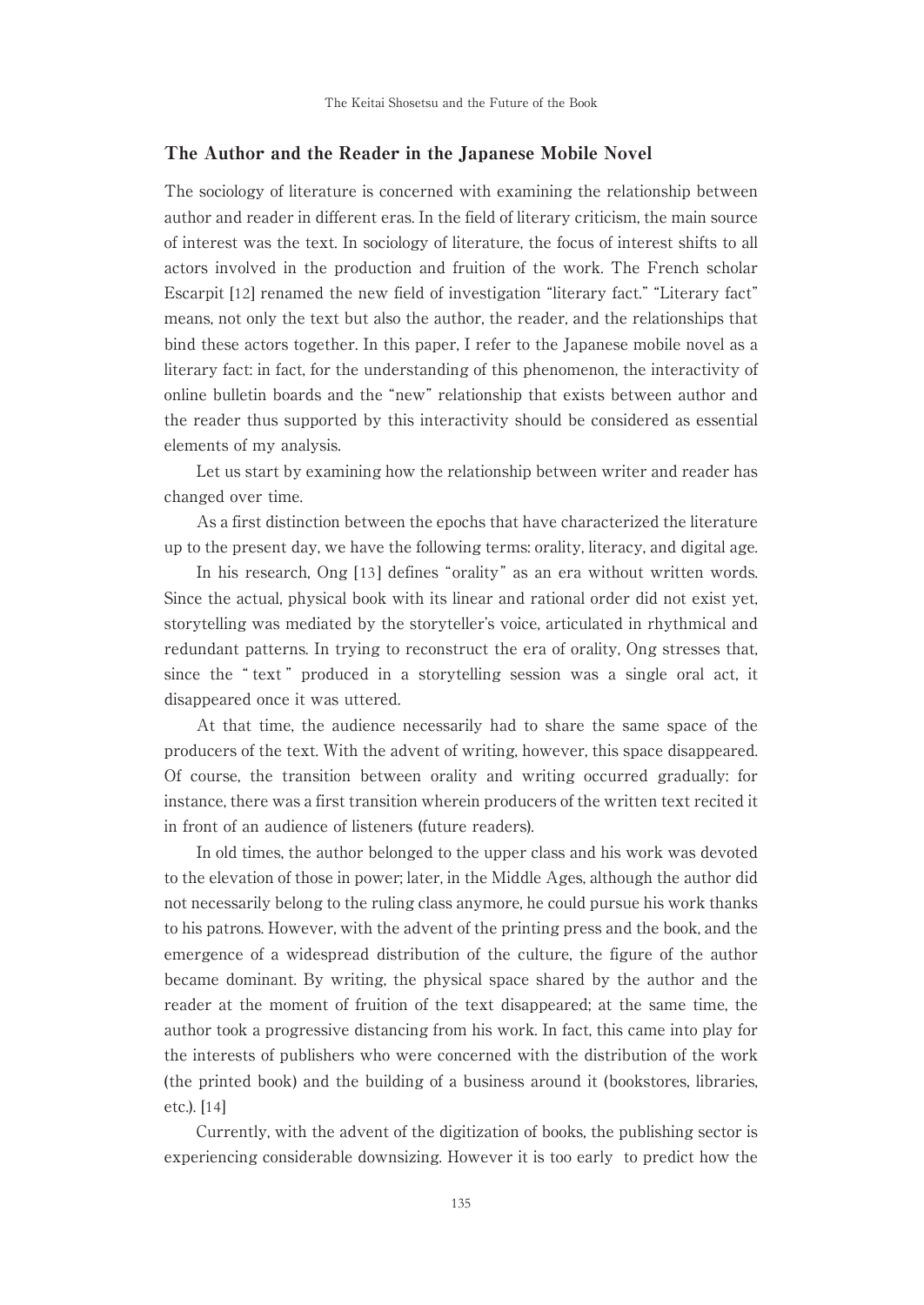"literary fact" of the future will be configured, since the printed book and its digital counterpart coexist.

The text in the shape of the book, with the passage of time, yellows, ages, and creases; it is declinable in an endless number of copies, but it is accessible to the reader only by the existence of a system that provides books to stores and libraries. On the other hand, the virtual text of the ebook is accessible and affordable as long as the reader possesses a device to access it. Agino [15] argues that the digital text allows several operations on it such as search, copy, and quote. Fiorino [16] adds that the reader can also operate on the text and edit it. With the digital text, the common space between author and reader comes in the form of a virtual environment wherein the author composes the text and the reader consumes it, intervenes in its creation, and shares it with other readers, while the presence of the intermediary (such as the publishing system) becomes weaker.

What are the dynamics implicated in this virtual proximity between writer and reader?

Tomita proposes a new model to explain the relationships that are created through mediated communication, expressed under the Intimate Stranger Theory: "intimate" because such relationships as illustrated by Giddens's [17] definition of "genuine relationships" indicate relationships that are born for the sole purpose of forging a bond with the other person and enjoying the satisfaction of being connected to him; "stranger" because, as we have made clear before, the contextual information in mediated communication are not available. With the advent of social networks, this trend is gradually changing, but for the type of analysis presented in this paper, this is still relevant because in text-based communities, the anonymity of the user is still an issue.

Tomita [18] has done research on a variety of media to test the validity of his hypothesis. In particular, his research on two Japanese telephone services like 2shot and Party Line is relevant. Both these services involve the use of the telephone to create an anonymous environment wherein to chat with other users in a completely random conversation that is unlikely to be repeated, a kind of digital Russian roulette, if you will. However, with pager technology<sup>3</sup> and the consolidation of the culture of email, the relationship with the Intimate Stranger is not limited to a single episode but now exists within a dimension of continuous interaction.

In addition to these observations, Tomita asserts that the occurrence of this type of relationship through media takes place progressively in a transformation: from a kind of instrumental communication to a consuming one. The first is a type of

<sup>3</sup> Precursor of the cellphone. Okada [19] points out that originally the Pocket Bell was introduced as a pager, showing on its display the telephone number of those people who wanted to communicate with the Pocket Bell's owner. The latter had to call the phone number back from a public telephone if outside the house or office. Later on, Pocket Bell users started using this tool to exchange messages, codifying the numbers on the displays, which no longer simple numbers but turned out to be encrypted messages.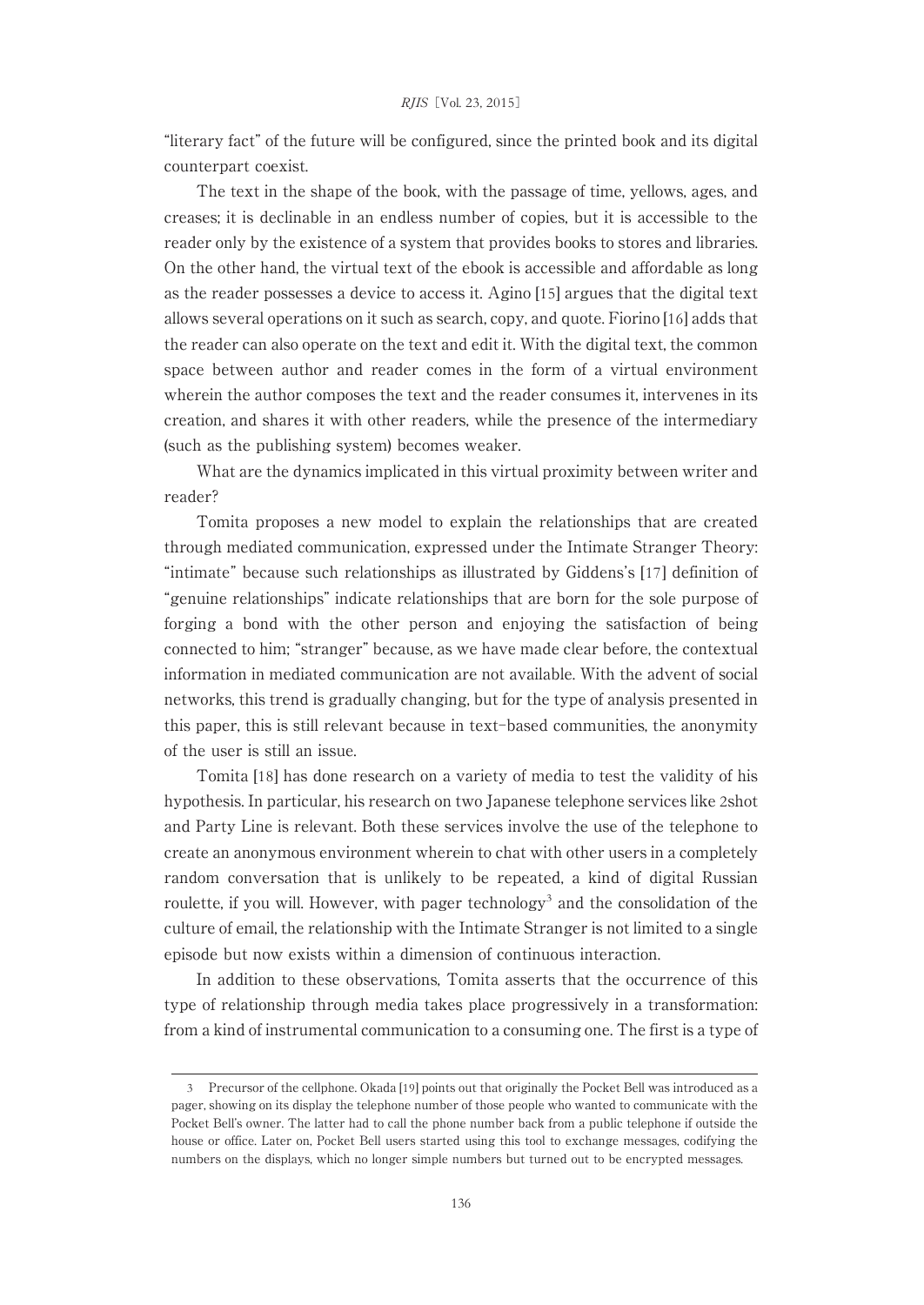communication aimed at the transmission of the message; in the second type the communicative act―the attempt to establish a contact―is considered as a priority.

The frame in which mobile novels are created possesses both the characteristics of mobile phone communication and online community interactivity. In the next section, I will illustrate the architecture of a mobile novel site wherein author and reader are not just producing and consuming texts, but are interacting with each other, all the while maintaining both anonymity and developing intimate relationships.

## Case Study: Maho No Irando

There are many sites on which mobile novels are uploaded every day. I specifically chose the pioneering website Maho no irando (fig. 1): in fact, it is the first site in Japan that made it possible for users to upload their own mobile novels. Moreover, during the massive market expansion of mobile novels in 2007, many sites took inspiration from its architecture. Finally, the site hosted the stories of C, the female writer whom I interviewed in 2012.



Figure 1: Maho no irando's home page

Maho no irando hosts a whopping 2, 300, 000titles; the BOOK function, allowing the upload of mobile novels, has been active since 2000.

Users register themselves with nicknames, and their relationships are mostly anonymous. The continuity and intimacy of this relationship are granted by the fact that the novel is regularly uploaded and that contacts between readers and authors take place daily.

The site has, in fact, a number of functions allowing interactivity between the author and the reader. Both have access to the same space; the text produced in this space is digital and, therefore, can be modified by the reader. In the email exchange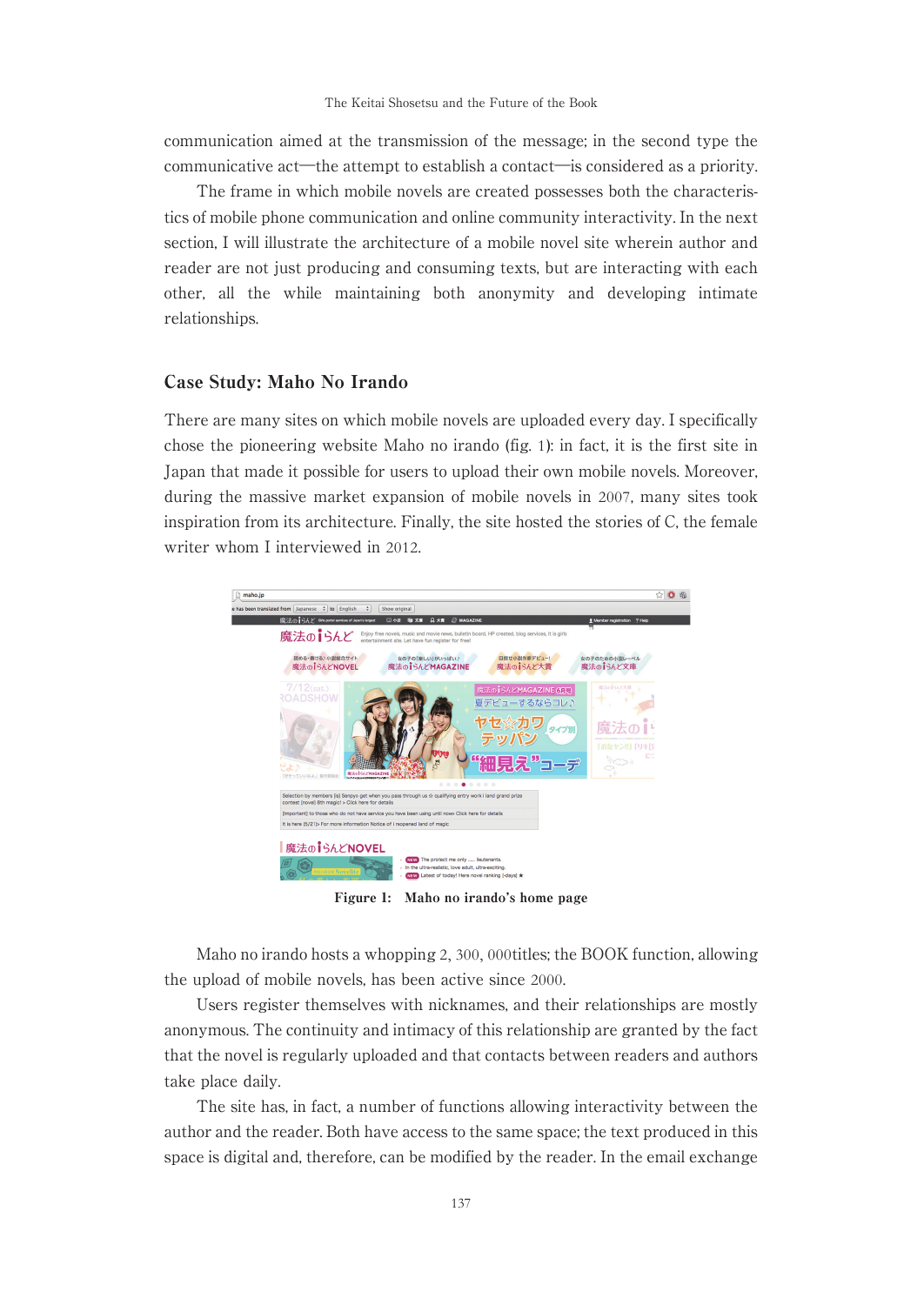#### RJIS[Vol. 23, 2015]

process, the so-called "incessant exchange" policy is in force. This means that a received message requires an immediate reply, since the transmission of the digital text is instantaneous.

This particular feature of email exchange on mobile phones is also reflected in the exchange of messages between author and reader, making their relation crammed and frequent.

The site includes the page of the author, the mobile novel page where the novel is progressively uploaded, and a search engine through which all the mobile novels stored in the database can be searched.

On the author page, the author can activate a series of tools giving them original names. Among the tools available, the most used are:

The diary - through the diary the author describes her daily life and notifies the upload of her own novel.

Tomodachi - meaning "friend"; through this tool the reader can make friends with the author. The author may then be able to check the number of accesses of her "friend"to the site: on the basis of accesses and comments, he may be able to establish deeper communication and relationships with his readers.

BOOK - through this tool the list of the books written by the author can be displayed.

Questionnaire - through this tool, visitors of the home page can express their opinions on the story development according to the question about the story provided by the author.

BBS - it can be used to organize events for readers. In each string, up to 100 interventions can be inserted. The author moves from one string to the other in order to create the effect of synchronic communication.

Mail box - this is used to exchange private messages with the author.

Counters - they are used to keep track of the guests visiting the webpage and of the progressive uploading of the page itself.

From the mobile novel page on which a specific novel is uploaded, the reader can connect directly to the author's page or use the tools available on it to interact with her. He can write a comment about the novel he's reading and share it, appropriately labeling spoilers if he has written information that could compromise the pleasure of reading readers who are just at the beginning of the story.

The reader may express his appreciation for the novel by clicking the button "ii ne." This appreciation will directly influence the ranking of the stories on the site.

Moreover, the reader can choose to catalogue the story in a subgenre among a range of choices; he can use predefined keywords shared with other readers to describe a story, thus inserting it in a further classification of genre. Using the Share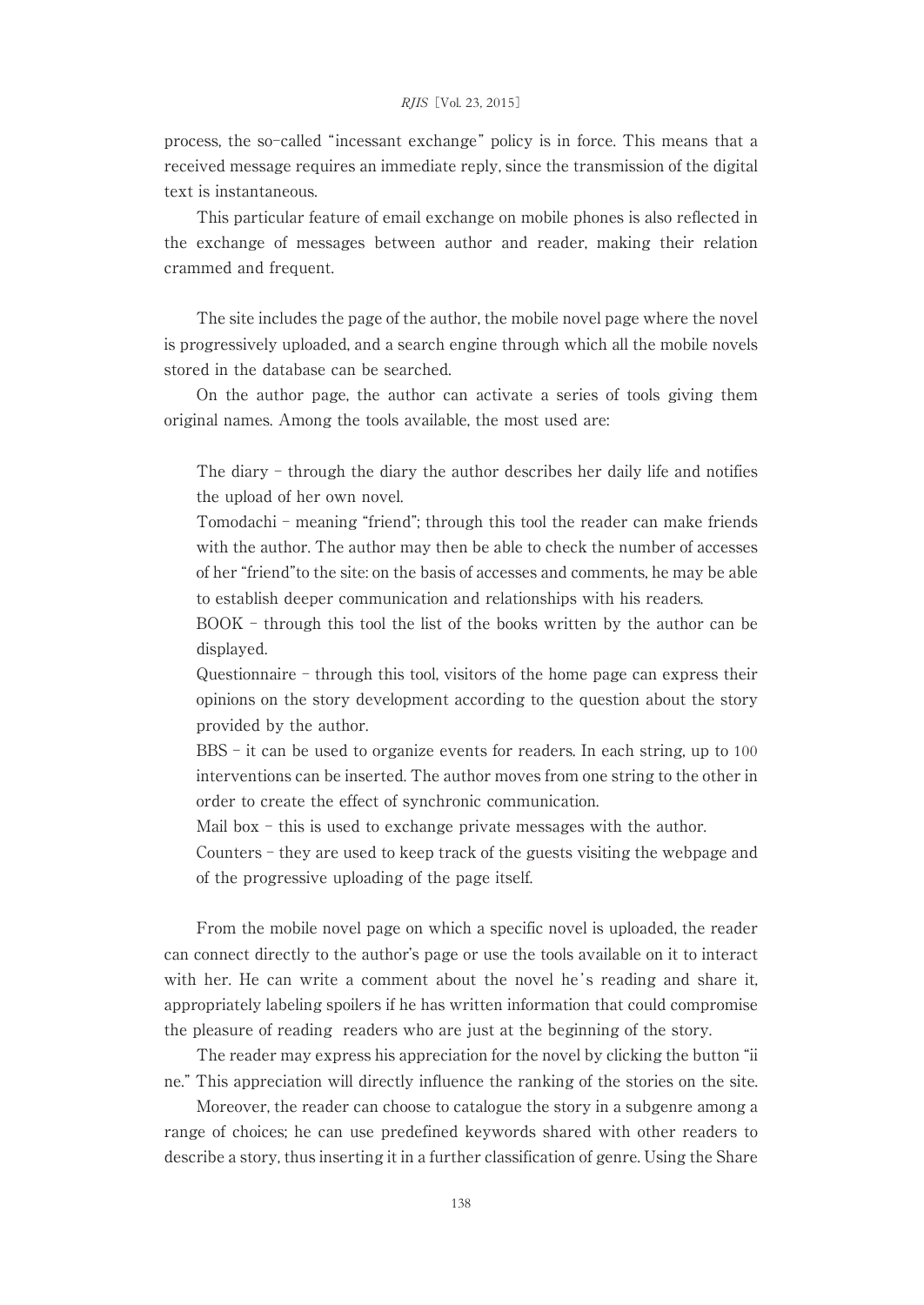buttons for Facebook and Twitter, he can link the story and share it. Finally, he can also keep track of his reading progress through the Bookmark function.

On Maho no irando, authors and readers can share a virtual space on a daily basis using the tools available. The reader can intervene and influence both the development of the story and the reading of other people thanks to the tools at his disposal.

## Case Study: C

In order to show concretely what kind of relationship may arise between reader and writer thanks to the tools available on the site, in the last part of the paper I will present the case study of C, a female writer of mobile novels, a pioneer of the genre, particularly active in her production, in order to see in a concrete case study the elements described above.

C started writing as a way to overcome a hard personal experience and her story touched millions of readers in Japan, making of her novel the stepstone for a serious development of KS.

The interview with C was held under the strict control of her manager, fact which shows the level of fame that these authors could reach at a point.

I went and visited her in Osaka, where she is working as a professional KS writer.

The interview lasted 3 hours, but I had the possibility to ask her a wide range of questions, inspite of the surveillance of her manager.

Her answers, together with an analysis of the main issues in her novels, were very helpful in getting an insight on the ways to KS as well as to show some of the dynamics outlined in the previous paragraphs of this paper.

C entered into the virtual world of the mobile phone during secondary school. Before having a mobile phone, she had even two pagers. Initially she used a mobile phone to exchange email with friends; then, she had to leave school after an incident that killed her boyfriend and caused her to lose all her friends. This moment coincided with the advent of the i-Mode feature allowed people to surf on Internet sites using the mobile phone.

As she began to use Maho no irando in 1999, C built her own homepage; then she used the BOOK function and started to write about her sad love story in the form of a mobile novel. At that time, the visitors of the homepage were about fifty people. Remembering the past caused her such painful sorrow that she was unable to continue and she decided to give up writing. For a period of time she even abandoned the home page. She got back to Maho no irando in 2003 and realized that her friends and readers had gone mad because her story had not been concluded and had been only partly uploaded. Encouraged by readers' comments, C took up her writing again. Once she had finished a story, she started writing others, thus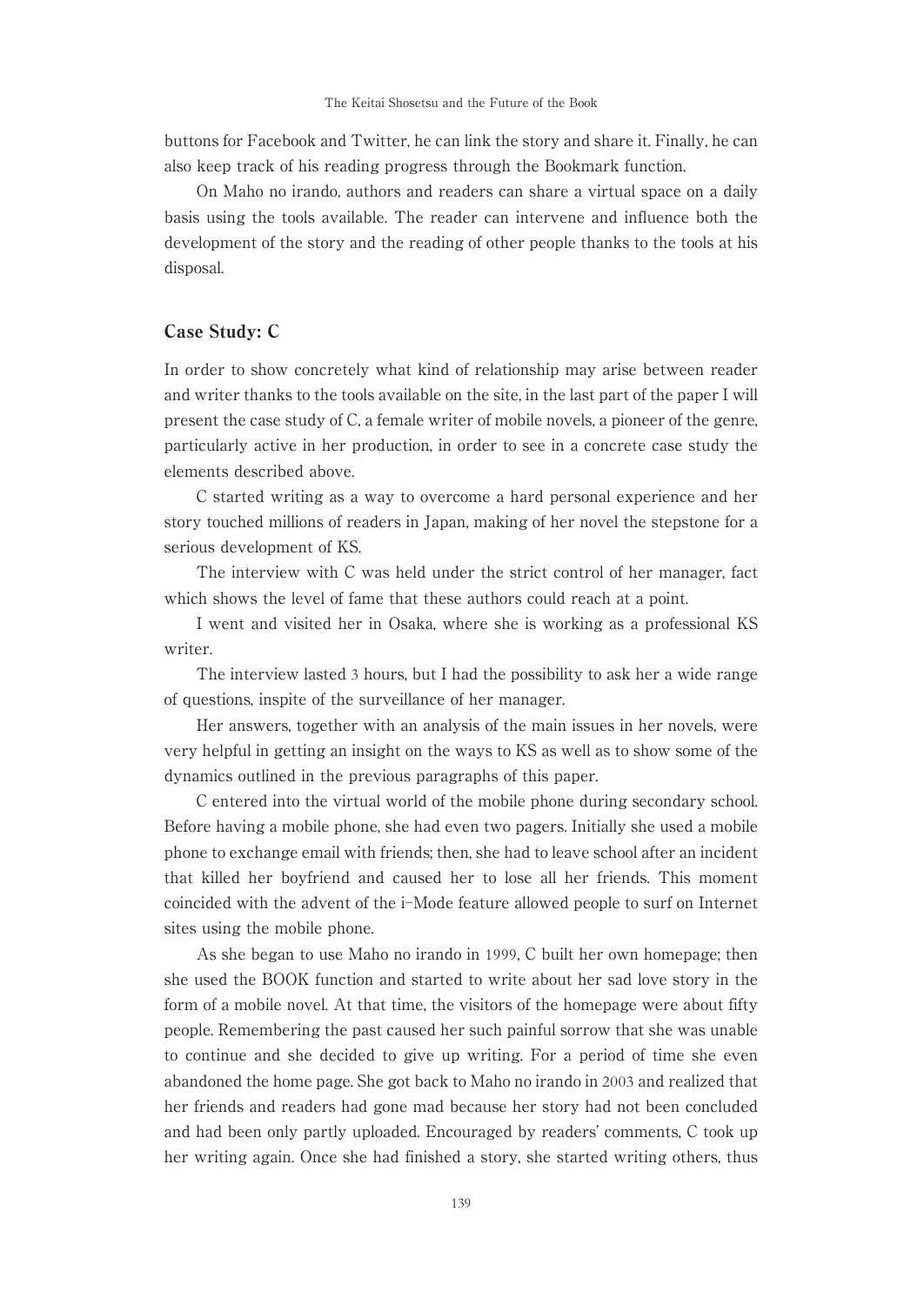becoming one of the most prolific writers of the site, followed by up to 9, 000 readers.

C had never thought of becoming a writer. She wrote and still writes in her spare time between one task and another, during train journeys back home, after dinner or time in the bathtub. C writes using her phone and sometimes her computer, even if she prefers the former. With the phone she doesn't suffer from that performance anxiety that she feels in front of a blank Word page. To communicate with readers, C uses her phone, because she is more familiar with this tool in the wake of pagers and email.

Readers have been of great importance for C. They encouraged her to continue the story that she was unable to finish. And they still help her in the creation process. As she says: "I write, readers read, they leave their comments, and there I find the motivation to keep on writing." Moreover, readers advertise her stories both in and outside the site, with their sharing, opinions, and comments. C talks about her readers in ambivalent terms. On one hand, they represent her family: their presence supports her work as a writer, showing her their solidarity. On the other hand, they are also a source of addiction and their eventual disappearance may cause her depression and insecurity.

As we can see from C's case study, we are witnessing on Maho no irando's BBS the birth of a new relationship between reader and author who, while maintaining the anonymity on the Internet, push towards an intimate relationship because of the continuous exchange of communication which the interactive architecture of the site makes possible.

During the interview, C offered three concrete examples of this kind of relationship. The first one refers to a reader who, after buying a book (based on a C's mobile novel) connects to the Internet, becomes a regular user of the site. While maintaining her anonymity, she establishes a so good relationship with the writer, that she keeps sending C every year a present for her birthday.

The second kind of relationship refers to a reader who, confiding in C, asks her to write a mobile novel based on her own story. C interviews the reader and at the same time helps her to overcome the trauma of the past. Thus C becomes this particular type of reader's confidante.

The third one refers to the online events that the writer arranges for her readers on the notice board of her home page, to strengthen the bond between them and their loyalty to the reading of her novels. Among them she mentions chat events, during which C rewards with good year cards those readers who reply correctly to questions about her stories, and others, in which she encourages readers to write stories and rewards the best one, promoting it on her website.

It is clear that we are seeing a new relationship between the author and its reader, which is inconceivable in the traditionally written novel.

It is important to remark that the development of such a relationship is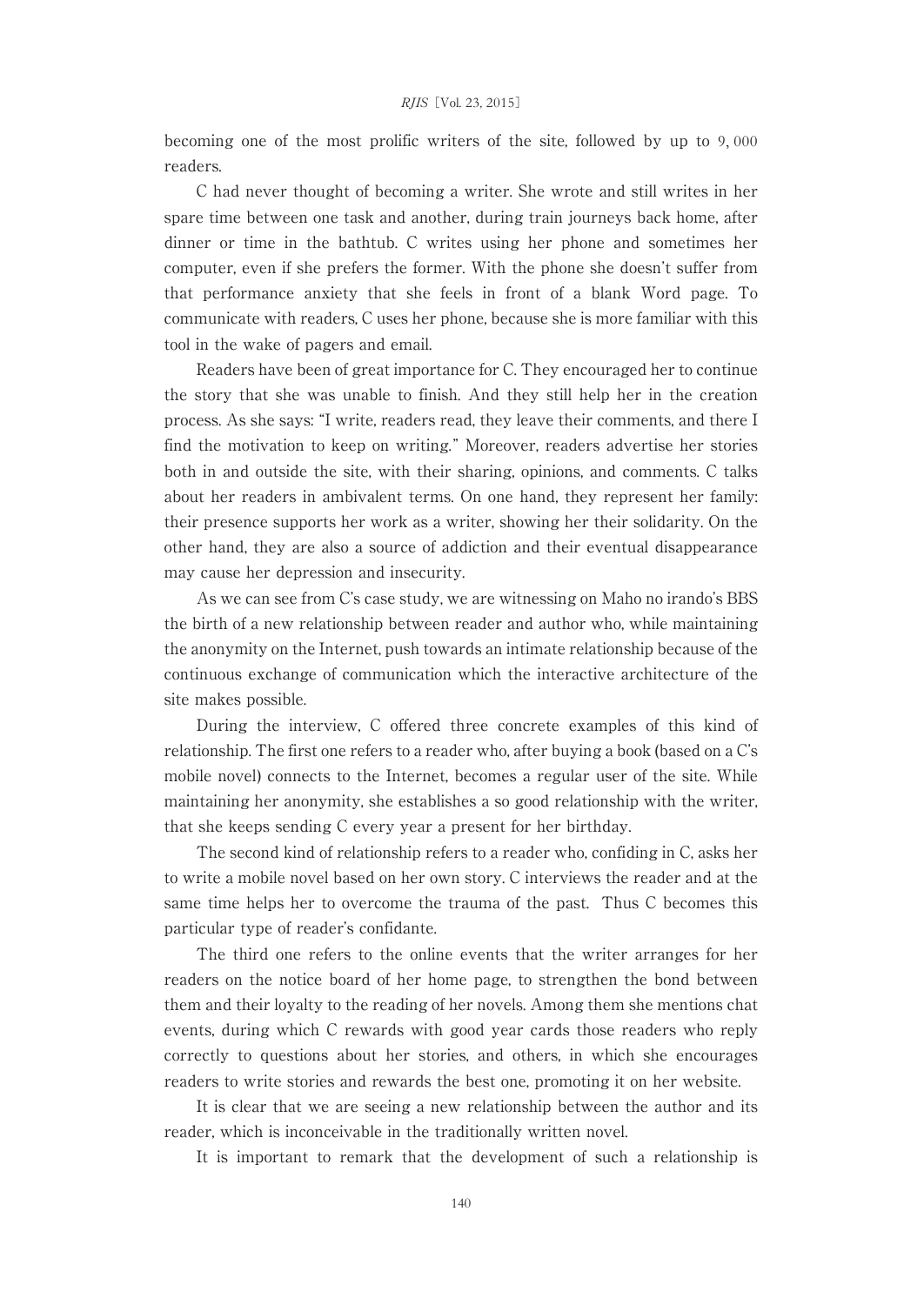impossible in the case of a physical book not only with the cultural implications of this medium, which sees the author as the absolute God of the world he is going to present to the reader. But there is also a physical and technological problem by which a physical book can never be equipped with the necessary functions to allow total interaction like the one we have seen through C's experience.

## Conclusion

The first lines of the novel If on a Winter's Night a Traveler, by the Cuban-born Italian writer Italo Calvino, are probably one of the most illuminating texts on the strict relation existing between the physicality of the medium, in this case a book, and the reader. That is, in virtue of the physical characteristics of the literary medium (a book made of paper) the reader is ready to accept totally the author's world, to the point of creating the best conditions to dive into the world the writer has prepared for him/her.

Find the most comfortable position: seated, stretched out, curled up, or lying flat. Flat on your back, on your side, on your stomach. In an easy chair, on the sofa, in the rocker, the deck chair, on the hassock. In the hammock, if you have a hammock. On top of your bed, of course, or in the bed. You can even stand on your hands, head down, in the yoga position. With the book upside down, naturally.

Of course, the ideal position for reading is something you can never find. In the old days they used to read standing up, at a lectern. People were accustomed to standing on their feet, without moving. They rested like that when they were tired of horseback riding. Nobody ever thought of reading on horseback; and yet now, the idea of sitting in the saddle, the book propped against the horse's mane, or maybe tied to the horse's ear with a special harness, seems attractive to you. With your feet in the stirrups, you should feel quite comfortable for reading; having your feet up is the first condition for enjoying a read.

Well, what are you waiting for? Stretch your legs, go ahead and put your feet on a cushion. On two cushions, on the arms of the sofa, on the wings of the chair, on the coffee table, on the desk, on the piano, on the globe. Take your shoes off first. If you want to, put your feet up; if not, put them back. Now don't stand there with your shoes in one hand and the book in the other.

Adjust the light so you won't strain your eyes. Do it now, because once you're absorbed in reading there will b no budging you. Make sure the page isn't in shadow, a clotting of black letters on a gray background, uniform as a pack of mice; but be careful that the light cast on it isn't too strong, doesn't glare on the cruel white of the paper, gnawing at the shadows of the letters as in a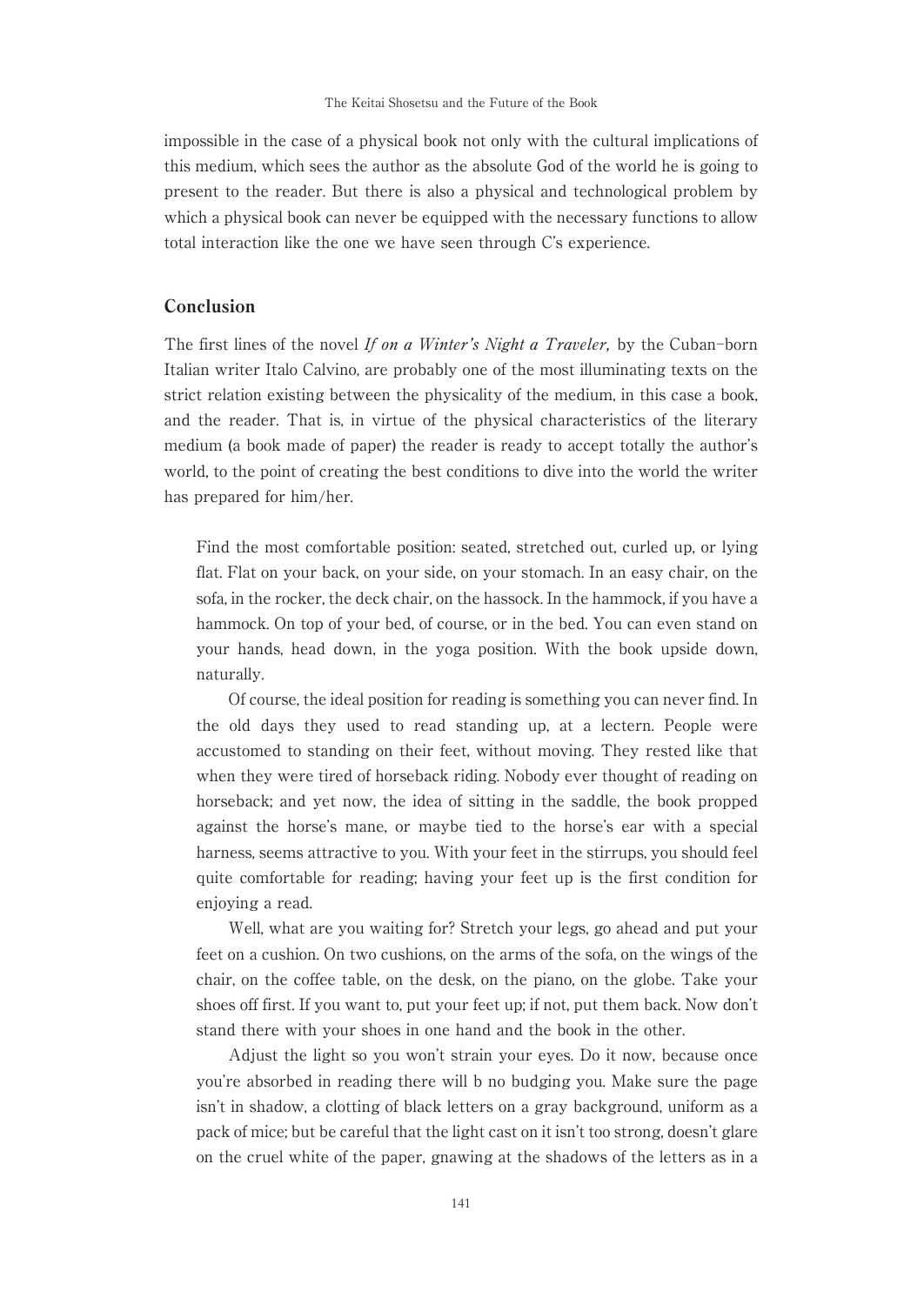#### RJIS[Vol. 23, 2015]

southern noonday. Try to foresee now everything that might make you interrupt your reading. Cigarettes within reach, if you smoke, and the ashtray. Anything else? Do you have to pee? All right, you know best. [20]

In simple words Calvino provides us with a clear portrait of the process implied in the existence of a book. Though full of expectations, the reader's position with respect to the author 's fully accomplished work, is always a passive one. If the expectations are not fulfilled, the reader can later criticize or even throw the book away. As Eco [21] has reminded us, the reader should write on the book's margins, take notes on its blank spaces. However, the author's position is never endangered; this type of reader can never change the course of the story.

Things are different in digital literature.

As clearly seen in the exploration of the mobile novels site and the interview with C, Maho no irando, the platform represents the virtual space connecting C and her readers. Through this virtual space, a new intimate relationship, something that had did not exist before, has developed between author and reader. Tomita calls this relation "intimate stranger" being intimacy and strangeness or anonymity two very important points defining it. In Calvino's introductory lines to If on a Winter's Night a Traveler, there is a strong intimacy between the reader and the physical book, or the world it contains. However, it is difficult to see and imagine that reader being connected to the author other than through her work. On the contrary, the personal connections and the community supporting a mobile novel are very important points in the reading process since they are a fundamental part of the leisure derived from the consumption of mobile novels. As for strangeness, while not representing a real issue in books' readership, its importance for the mobile novel is notable since it is the strongest incentive to the formation of a community around the novel or to the connection with the author. With anonymity a particularity in the way the Japanese use social media, testified also by the recent success of Twitter over Facebook, it is the perfect condition allowing the reader to open up to his author.

Finally, the mobile novel allows the author and reader to influence, merge, and interact with each other. The real-time feedback of the Internet can change the course of the story; the author is very much concerned with readers' feedback and tries to gratify her readership. The mobile novel might not be the next new literary phenomenon, though it has been so in Japan in 2005 to 2007. Still it shows us the new possibilities for the book, literature, and the publishing market, possibilities that must take this interaction into account. The mobile novel projects us into the future, but also brings back something of the past, like the common and communal space the storyteller and his listeners shared in the era of oral literature.